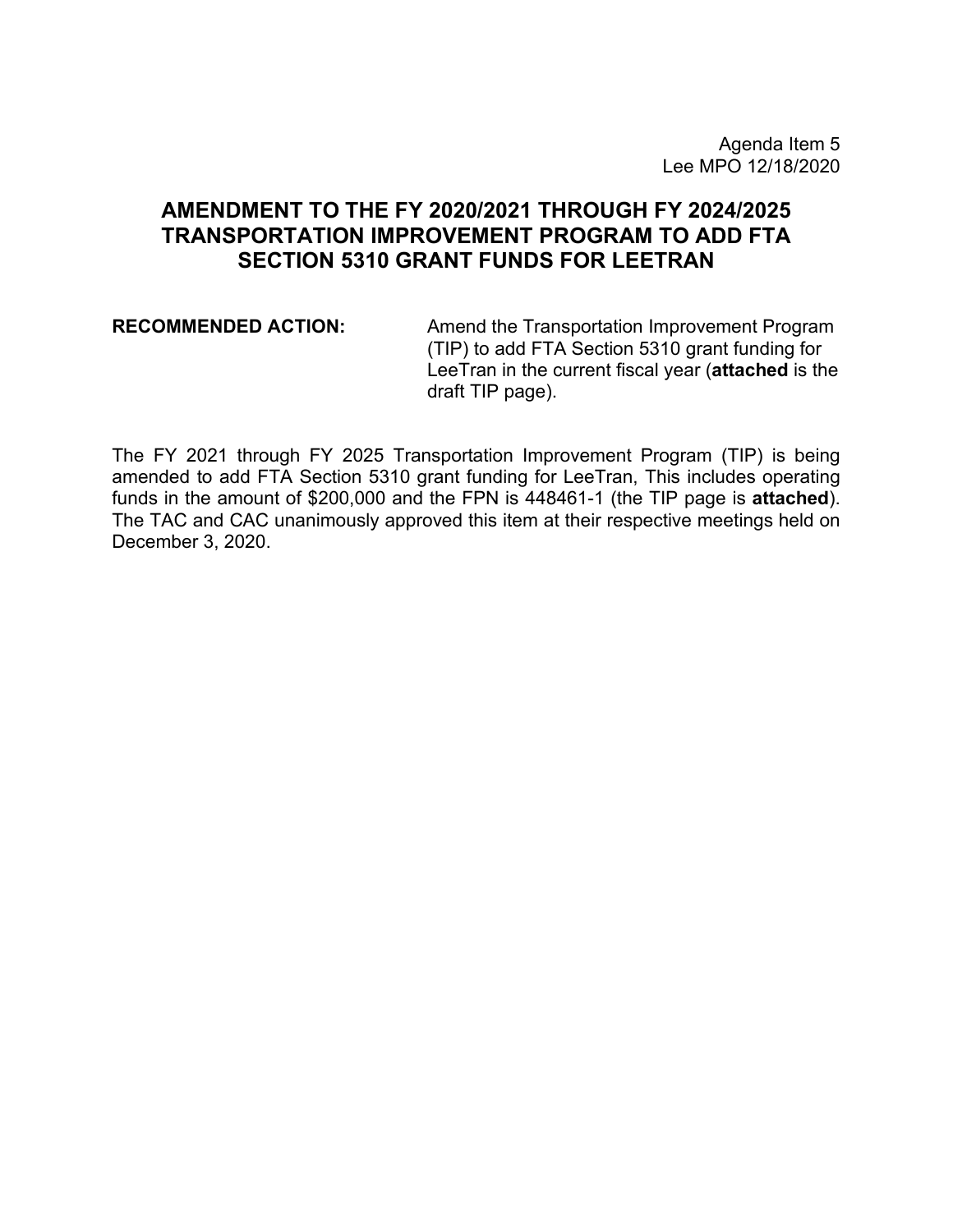## **LEETRAN Project Number: 4484611 Non-SIS**



| From:               |                              |         |             |           | Work Summary: OPERATING ASSISTANCE |           |              |  |
|---------------------|------------------------------|---------|-------------|-----------|------------------------------------|-----------|--------------|--|
| To:                 |                              |         |             |           |                                    |           |              |  |
| <b>Lead Agency:</b> |                              | LeeTran |             | Length:   | .000                               |           |              |  |
|                     |                              |         |             | LRTP#:    | Appendix B, Table B-9              |           |              |  |
| Phase               | <b>Fund</b><br><b>Source</b> | 2020/21 | 2021/22     | 2022/23   | 2023/24                            | 2024/25   | <b>Total</b> |  |
| <b>OPS</b>          | <b>DPTO</b>                  | 20,000  | 0           | 0         | 0                                  | 0         | 20,000       |  |
| <b>OPS</b>          | DU                           | 160,000 | $\mathbf 0$ | 0         | $\mathbf 0$                        | 0         | 160,000      |  |
| <b>OPS</b>          | LF                           | 20,000  | 0           | 0         | 0                                  | $\pmb{0}$ | 20,000       |  |
| Total               |                              | 200,000 | 0           | $\pmb{0}$ | 0                                  | $\bf{0}$  | 200,000      |  |

| <b>Prior Cost &lt; 2020/21:</b>  |                                                   |
|----------------------------------|---------------------------------------------------|
| <b>Future Cost &gt; 2024/25:</b> |                                                   |
| <b>Total Project Cost:</b>       | 200,000                                           |
| <b>Project Description:</b>      | FTA SECTION 5310 - MOBILITY MANAGEMENT LEE COUNTY |

*FY 2020/21 through FY 2024/25 - To be amended December 18, 2020*